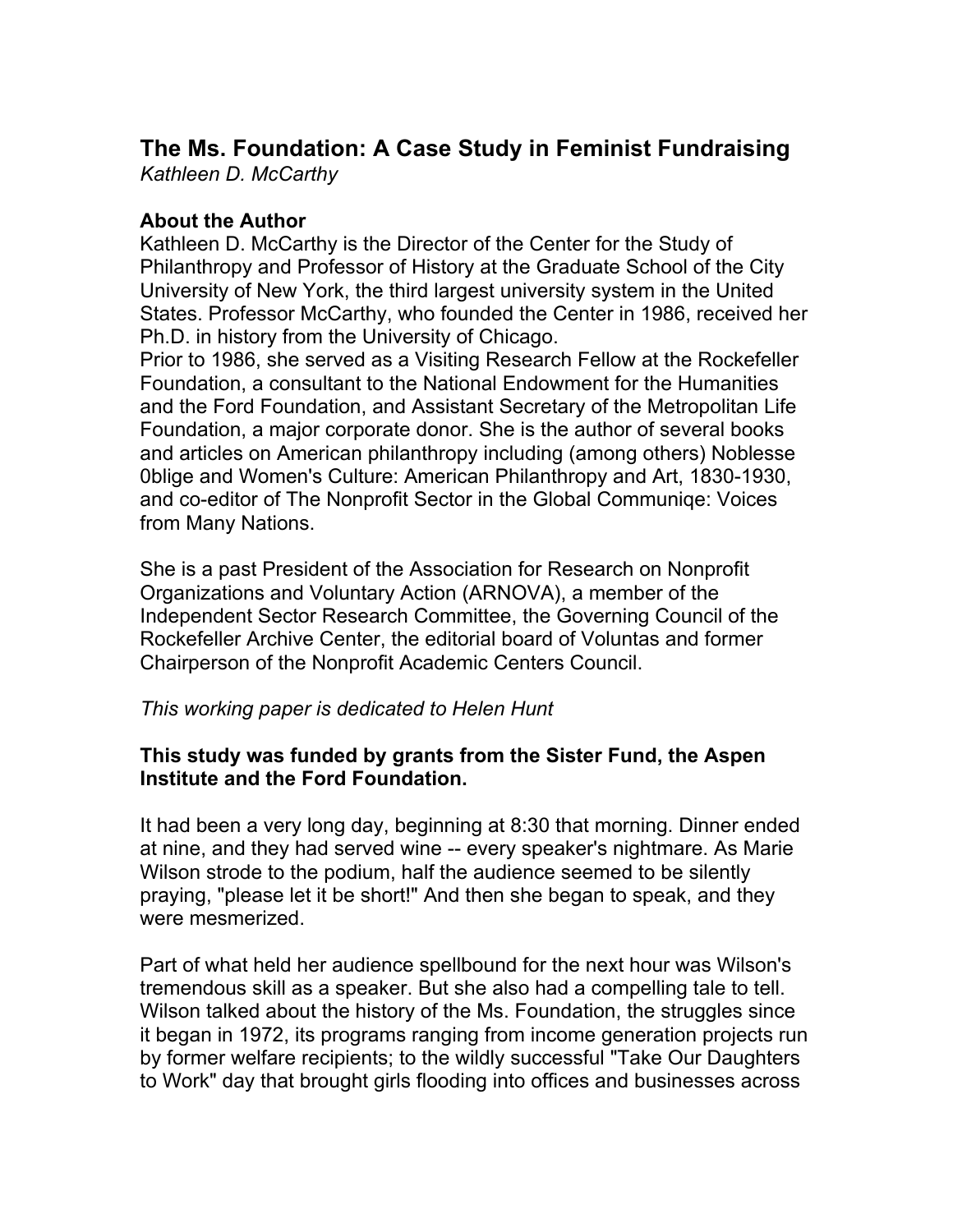the country; to efforts to enable rich women to take control of their own wealth.

She also discussed the Foundation's endowment campaign. Launched in 1986, it has grown to more than \$12 million dollars. The ways in which the Foundation plans to reach (if not exceed) its endowment goal are the subject of this essay, as are the many constraints that still surround efforts to raise money by and for women today.

*Please do not quote from this article without written permission from the author. For review and comment only. Not for publication.*

# **The Challenge**

The Ms. Foundation was created in 1972 and chartered as a public foundation three years later "to support the empowerment of women and girls in the United States." In many ways it was a milestone. Ms. was the first multi-issue national women's fund to concentrate on the full spectrum of women's concerns, from antipoverty initiatives to pro-choice campaigns. The Ms. Foundation also sought to combine grantmaking, political activism and technical education in new ways. To quote its President, Marie Wilson, "They never thought that money was enough." Created by activists, rather than wealthy donors -- the traditional source of foundation development - its credo was self-help. One of the primary aims was to fund organizations that were run "by the women affected by the problem being addressed," and to do so in ways that transcended the biases of race, ethnicity, disability, age, or sexual preference. By 1993, approximately 70% of the Foundation's projects were managed by women of color or a multiracial staff, and 30% were located in rural areas, reflecting the commitment to "empowering women and girls to make their own decisions" on a national scale.

If we step back from contemporary issues, the Foundation's significance becomes even more pronounced. Women of all social classes have historically been extraordinarily generous volunteers, in many cases committing themselves to what sociologist Arlene Kaplan Daniels terms "invisible careers" for the causes they believe in. Over the past two centuries, much of this time has been invested in programs to aid women and children, from the creation of orphan asylums in the nineteenth century to campaigns for female suffrage and anti-child labor laws in the twentieth.

But women have also been far more generous with their time than with money, for reasons that will be discussed in greater detail below. The result has been that women's causes -- especially feminist causes -- have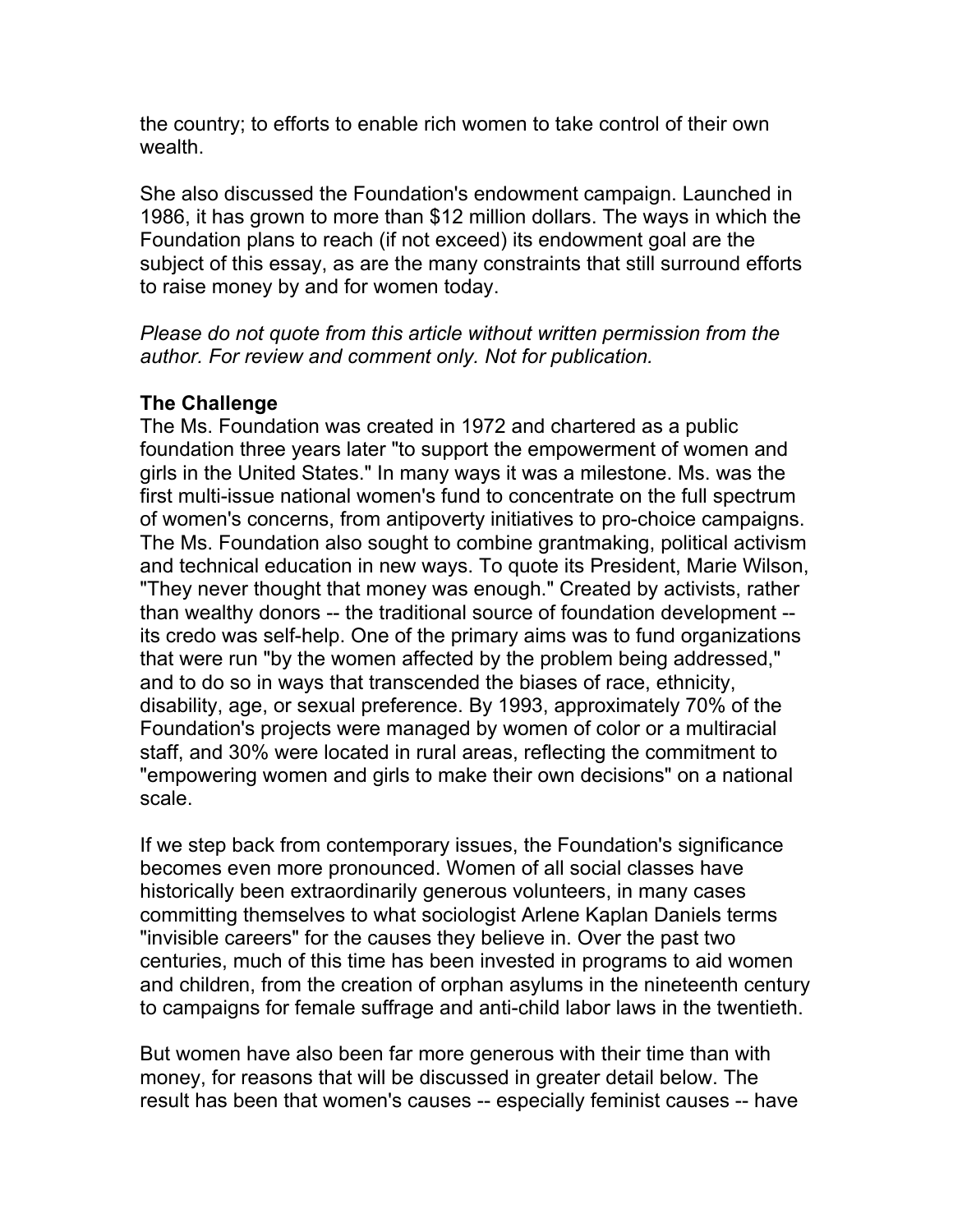historically been underfunded. That the women who developed these institutions achieved so much with so little is an extraordinary testament to their commitment and skill. But it is difficult not to imagine how much more might have been accomplished with adequate funds.

Funding is still a problem. In 1976, for example, foundations contributed less than 1% of their funding to programs for women and girls. Thirty years later, this figure hovered around the 5% mark. Controlled by predominantly male board and staffs, the bulk of the country's grantmaking organizations had little interest in women's issues per se. Moreover, since women have traditionally been underrepresented in government, women's issues lacked articulate elected advocates, limiting their access to public support.

One of the most important challenges addressed by funds like the Ms. Foundation -- and one that comes into sharp relief when an endowment comes into the picture -- is the question of how to break this historical pattern. How can women's organizations move away from a reliance on shoestring budgets and self-sacrifice toward long-term sustainability and institutionalization? And how can this be done in inclusive ways that bring traditionally neglected groups such as women of color and low income women into decisionmaking processes along side of middle and upper class women in ways that sustain a sense of comfort and membership?

Finally, how do you raise funds for feminist initiatives that may seem volatile to corporations, and threatening or unimportant to legislators and foundations? How do you even persuade women donors to give their gifts publicly rather than anonymously, in their own names? These are the types of questions surrounding not only the Ms. Foundation's efforts to amass an endowment, but the issues of long-term survival that surround women's organizations more generally.

# **The Ms. Foundation: A Case Study in Feminist Fundraising**

*Kathleen D. McCarthy* About the Author The Challenge The Ms. Foundation and its Programs The Problem **Solutions** Questions Selected Bibliography **The Ms. Foundation and its Programs**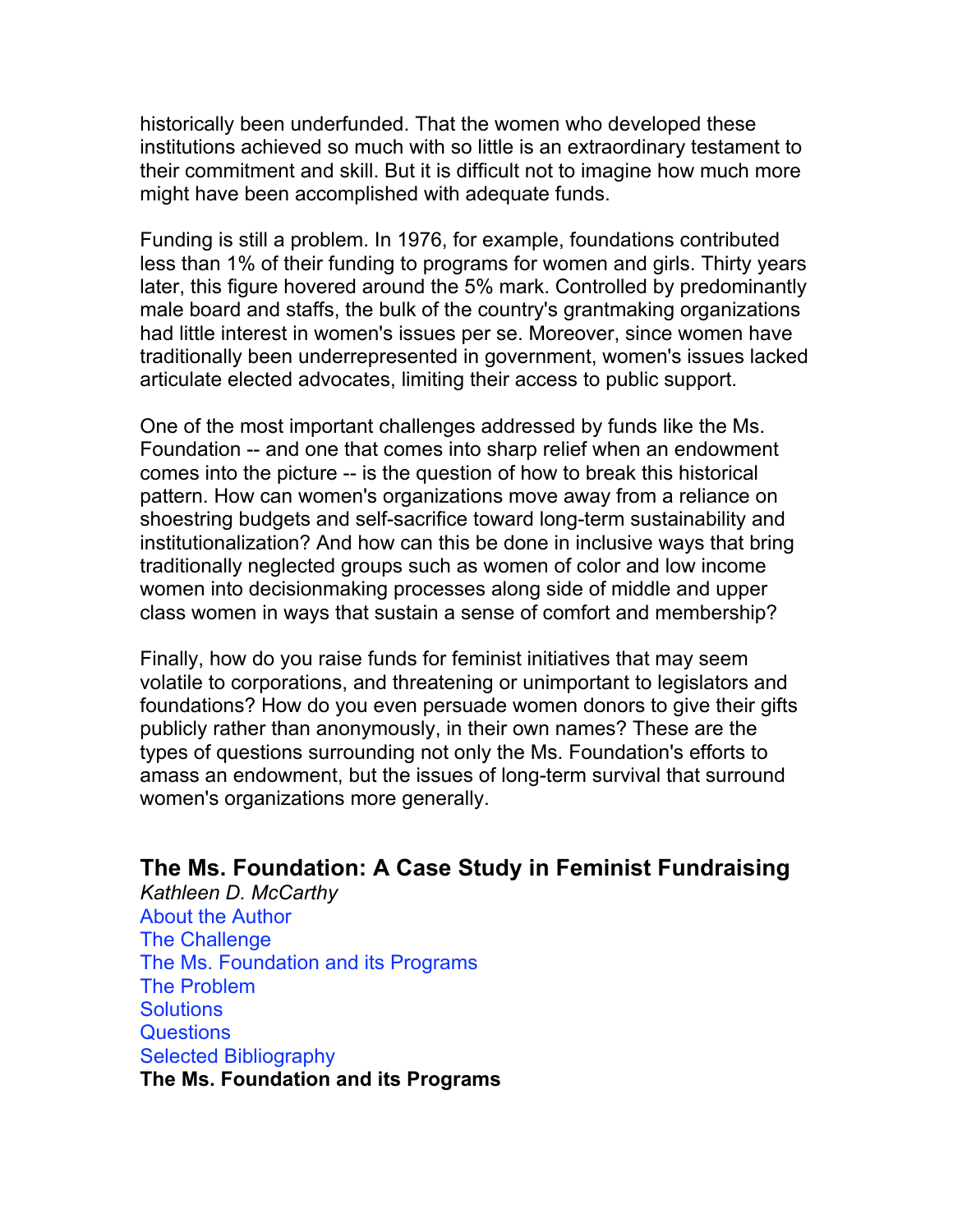Since its inception, the Foundation's mission has been "to fund groundbreaking projects and offer technical assistance to organizations that consistently bring issues vital to the social and economic well-being of women and girls to the forefront of public thinking." By 1977, Ms. was heavily involved in supporting an array of activist and educational projects in such diverse areas as health, employment, domestic violence, and nonsexist multicultural education. Marshalling resources to break down "the barriers of race, class, disability, sexual orientation and culture," it was actively engaged in identifying feminist concerns, supporting and leveraging funds, and investing in women leaders.

Most of the first grants were small, ranging from \$100 to \$5000. But because it was coupled with technical assistance, fundraising advice and efforts to bring grantee programs to the attention of other potential donors, this seed money played an important role in leveraging additional funds that extended well beyond the modest sums from Ms. This dual emphasis on direct grants to community-based self-help projects, and advisory and referral services characterized one of the Foundation's main lines of work during its first decade. Several programs were in place by the end of the 1970s. The Reproductive Rights and Health Project donated grants to grassroots groups, helping to bolster a variety of pro-choice initiatives. The "Free To Be Foundation," on the other hand, worked to combat prejudice and racial stereotypes through educational products. Originated by board members Marlo Thomas and Letty Cottin Pogrebin, the project donated the royalties from the sale of its books, records and video cassettes for children, linking fundraising to educational initiatives.

By the mid-1980s, a growing proportion of the Foundation's grants were being given to programs to help children, especially efforts to prevent sexual abuse and to aid the victims of incest. Despite the prevalence of these problems, they were often ignored or underrated by other funders. According to statistics compiled by the Feminist Majority Foundation, over 50% "of all American women will experience sexual assault and/or domestic violence in their lifetimes." Yet in the early 1990s when this report was drafted, the United Way was allocating only \$11 million nationwide for shelters for battered and abused women and girls, less than half of one percent of its annual national budget. According to the authors, "Nationwide, there are four times more shelters for animals than there are for beaten women." (p.3)

The Women's Economic Development Project was also introduced in the 1980s to help low income women and women of color to develop grassroots, community-based economic development projects. This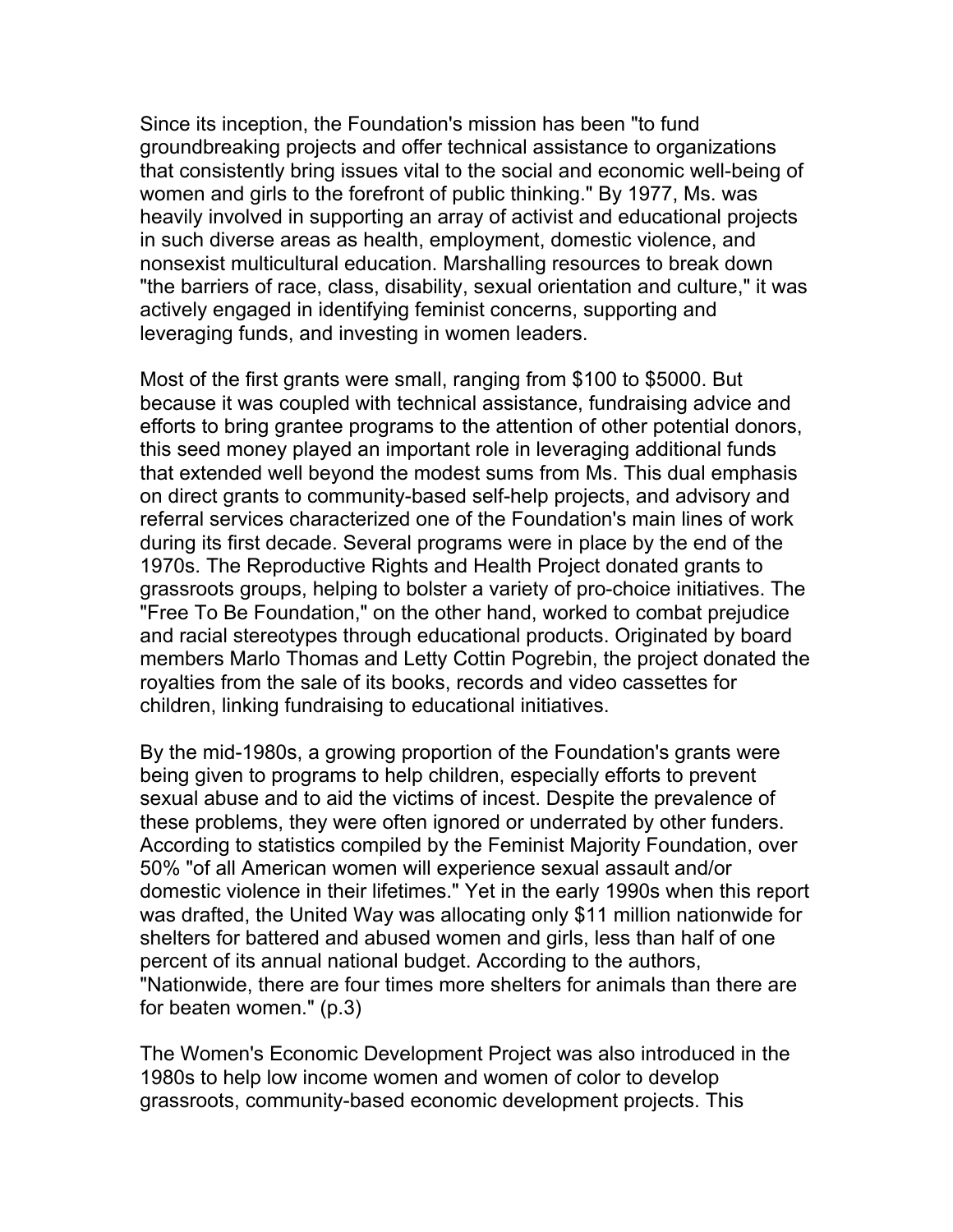encompassed a variety of activities, from an annual Institute on Women and Economic Development to ongoing technical assistance programs and a quarterly journal entitled Equal Means: Women organizing Economic Solutions. By 1991, the annual Institute was drawing participants from 30 states, Egypt, Thailand, Australia and Puerto Rico.

A \$2.3 million Collaborative Fund for Economic Development was added in the 1990s, providing \$150,000 grants for "innovative job creation projects that promote women's economic self-sufficiency," including microenterprises, self-employment activities and cooperative businesses designed to promote economic independence among low income women and women of color. Thirteen foundations and corporations contributed in all, ranging from the Rockefeller Brothers Fund, the Ford Foundation, and the MacArthur Foundation to Levi Strauss.

Economic justice held a place on the Foundation's agenda from the outset. Examples of early economic development grantees included such organizations as the Ramah Navajo Weaver's Association in New Mexico, and the Watermark Association of Artisans, a low income women's craft cooperative. Chicago's Women's Self Employment Project was awarded one of the \$150,000 grants given through the Collaborative Fund. Modeled on the Grameen Bank in Bangladesh, this group makes small business loans to groups of Latino, Caribbean and African-American women to enable them to start their own businesses.

Reproductive issues continued to grow in importance as well. The Reproductive Rights Coalition Fund founded in 1988 donated over \$500,000 to statewide pro-choice coalitions, and helped to track elections, pending legislation and possible Supreme Court cases on reproductive rights. Efforts to help women with AIDs were also funded.

While many of the Foundation's programs focused on the empowerment of the poor, others sought to strengthen the visibility of girls and the managerial capacities of women of wealth. By 1967, the Foundation's board and staff had identified the "masculinization of wealth" as one of the key problems undermining women's ability to promote social change. A 1988 conference on "Women, Money and Power" kicked off a special initiative for Women Managing Wealth. Designed to help "women in families of wealth and power seize control of those resources and use them to empower women and children," it offered peer group support networks as well as financial training. In the words of one annual report, "Women Managing Wealth operates on the belief that financial literacy enhances women's power and influence in the struggle for full equality." In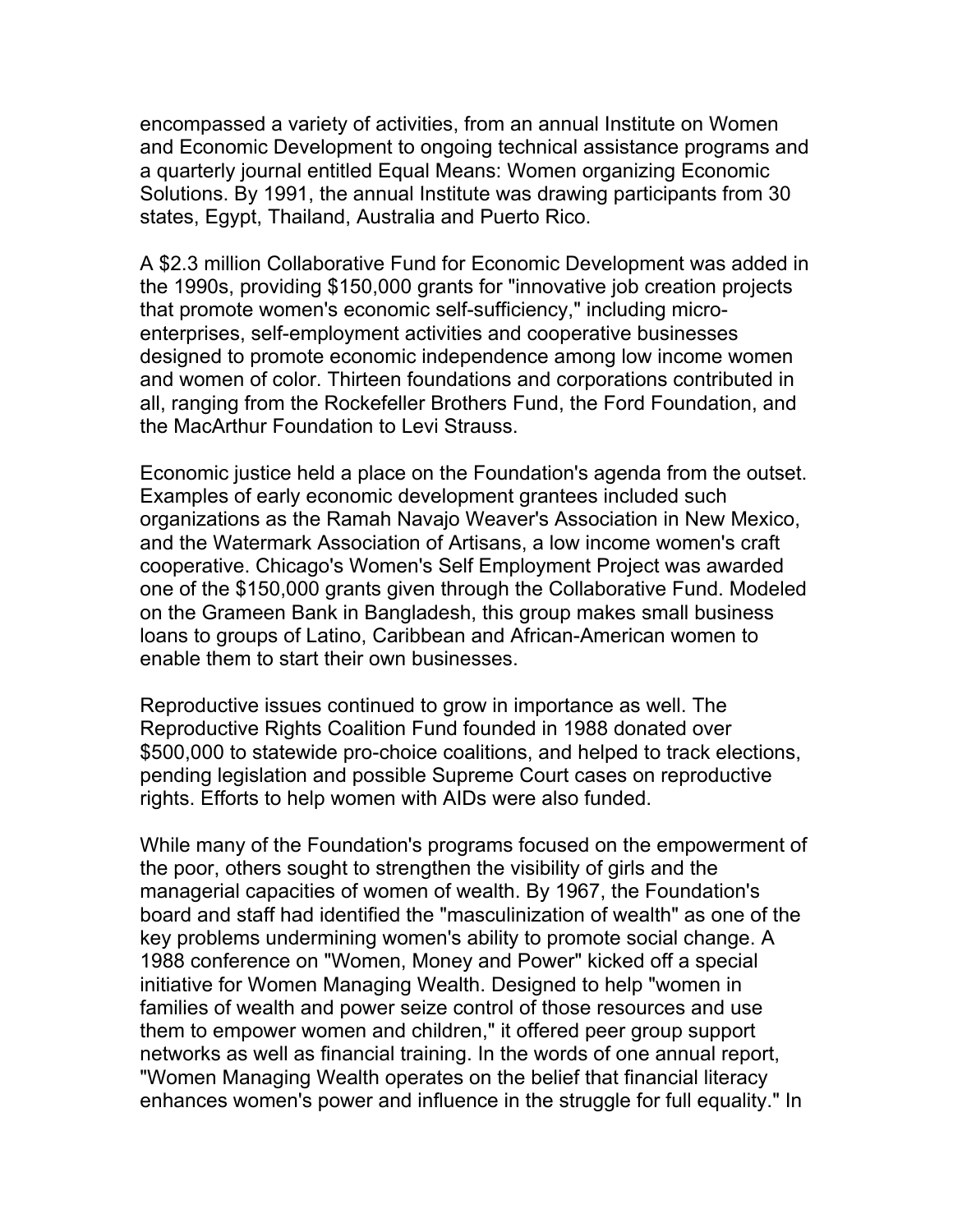effect, it was designed "to help women take responsibility for the money in their lives."

A Businesswomen's Advisory Committee was also created in the mid-1980s, to begin to explore ways in which corporations might be encouraged to fund Ms., and women's issues more generally.

Perhaps the best-publicized program was the Foundation's Take Our Daughters To Work Day, first staged in April of 1993. It was a tremendous success, as pictures of girls in offices splashed across the front page of newspapers across the country. The New York Times not only treated the event to front page coverage; the 320 girls who descended on the paper's offices that day produced their own version of the Times, entitled (appropriately) Girls Times. Sporting the same gothic banner as the parent company, this six page flier headlined the remarkable fact that "Daughters, by the Dozens, Come to Work," and featured Gloria Steinem's front page quote, "Girls need real-life examples they can relate to." As these youngsters stormed the country's offices, Marie Wilson proudly commented, "Take Our Daughters to Work Day is an unprecedented historical event focusing national attention on girls to make them visible, valued and heard." Wilson was subsequently honored as one of the People of the Year by New Woman Magazine for her role in developing the program.

Over the course of the past two decades, the Ms. Foundation developed a diverse array of programs, ranging from efforts to enhance self-esteem and empowerment among the poorest of the poor to the very rich. Its revenues rose as well. The 1977 annual report recorded a balance of less than \$350,000. Thirteen donors gave \$2,000 or more that year, including Jacqueline Kennedy Onassis. Five of them gave anonymously. Eight corporate donors were also listed: Atlantic Richfield, Exxon, General Motors, Gulf and Western, Johnson and Johnson, Textron, the Celenese Corporation and Ms. Magazine. And many of the Foundation's grants were very small, in the \$100 to \$5,000 range.

As of June, 1991, its total portfolio had risen to over \$6 million, and the list of its foundation, corporate and individual donors spread over five pages of small type. Twenty foundations, nine corporations, and eleven donors (six of whom remained anonymous) donated \$10,000 or more. Income generation also played a role in the Foundation's growth. Between 1972 and 1988 alone, the "Free to be You and Me" project provided over \$800,000 in royalty fees.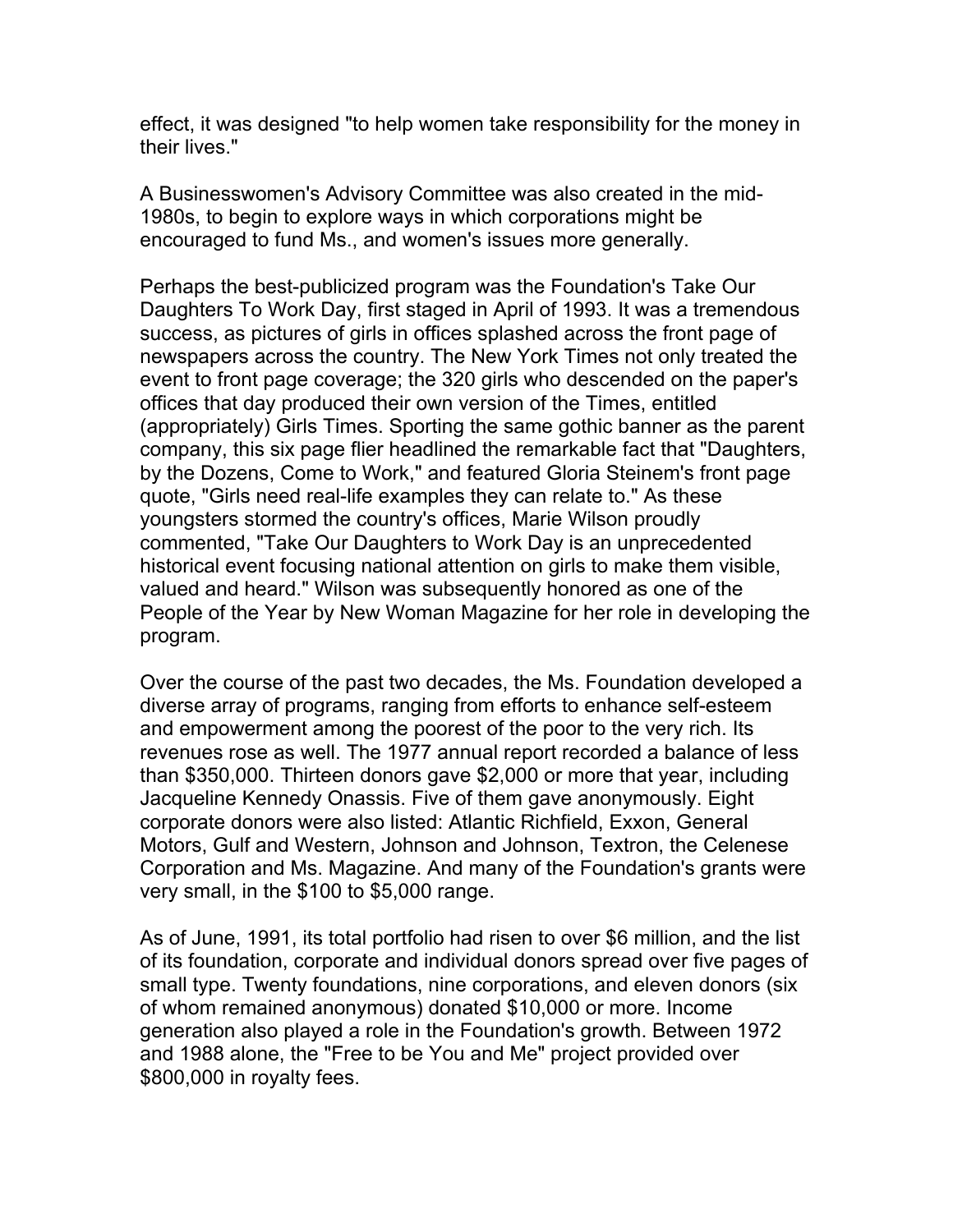To quote one of the Foundation' s creators, Gloria Steinem, Ms. had grown from an organization supported by "a small number of committed social activists" to encompass a significant pool of corporate, foundation and individual donors. "Initially, we rarely knew where the funding was coming from beyond the next thirty days. Now foundations are willing to give twoto-three year grants."

They also cast the net more widely among individual donors. The Foundation's 1977 report expressed the "hope that general contributors will eventually provide the basic financial core of the Foundation, since they are evidence of the strength and diversity of support for the Women's Movement." Donors of \$15 or more were promised a copy of the Foundation's annual reports, while "Friends" in the \$2,000 level received invitations to meetings and seminars "on issues of critical and timely concern to the Women's Movement." Donors of \$20,000 or more to the Special Grants Program were offered the added incentive of attendance at the Board meetings, including the right to "make recommendations as to which approved projects they would like to support."

Between 1983 and 1985, almost 400 donors gave gifts of \$100 or more. The majority of those who allowed their names to be listed in the annual report were women, although a f ew men such as the former president of Stanford University and the Rockefeller Foundation, Dick Lyman, and television personality Phil Donahue appeared as well. Four years later, 22 individuals and couples donated at least \$5,000, five of whom remained anonymous.

The end of the 1980s also witnessed the creation of the Gloria Awards. Presented at an annual fundraising dinner, these Awards recognize the accomplishments of both philanthropists and nonprofit entrepreneurs. Since 1989, winners of the Gloria Award for Philanthropic Vision have included Alida Rockefeller Messinger, Phoebe Valentine, Lucia Woods Lindley, Pamela Grace Model, and Helen Hunt.

The Foundation's Funding Circles were introduced in 1991. These are open to donors who contribute at least \$20,000 toward a specific area. The first Funding Circle was organized around the Women's Voices Project. Jointly sponsored by the Ms. Foundation and the Center for Policy Alternatives, this project conducted a nationwide poll and special focus groups across a broad spectrum of women from differing racial, ethnic and economic groups in order to identify women's personal concerns and policymaking priorities. The findings stressed the importance of equal pay for equal work, flextime in the workplace and better healthcare, followed by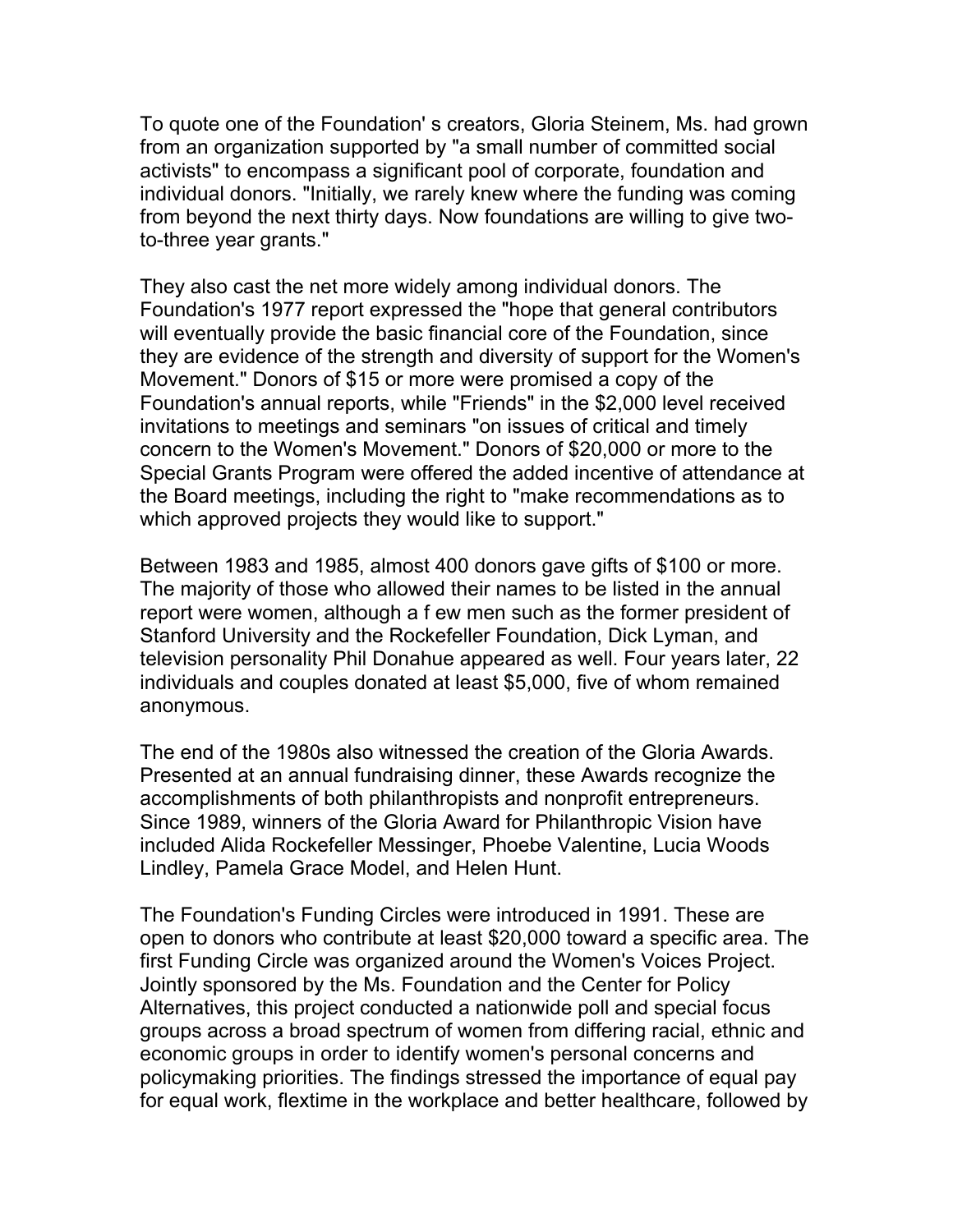a longer list of priorities that ranged from the need to curb sexual harassment and discrimination to the desire for better job training and child care services. Issued in two separate reports, one on polling results and a companion policy guide, the results were widely publicized.

By 1992, a second Funders Circle was added, this time with a focus on Safety, including such issues as sexual abuse and domestic violence. Donations from this group were distributed to a variety of shelters, national coalitions, self-defense training programs, and advocacy groups. In 1995 a third Funders Circle will examine issues of economic justice.

A survey conducted in 1993 as a part of the endowment gift study examined the demographic results of twenty years of fundraising and leadership development efforts via memberships, awards, committees and funders circles. An overwhelming number (97%) of the donors were women, most of whom fell within the \$60 to \$99 range. Almost all (98%) were Caucasian, and slightly over half (52%) were married. Twenty-one percent were single, 14% divorced, and 8% widowed. The majority (93%) regarded themselves as feminists, and 83% reported giving to the Ms. Foundation because it was a women's organization. A surprisingly high ratio (78%) learned about the Foundation through a request for funds received in the mail. Thirty percent were baby boomers in their forties; 20% in their fifties; the same ratio in their sixties, and 13% of the Foundation's donors were over seventy.

Given the scope and number of programs it has funded, the history of the Ms. Foundation is a record of remarkable achievement. The 1991 report broached the issue of "What sets us apart from other funding organizations?" Although somewhat more complex than the original mission of the 1970s, the answer clearly echoed the founders' ideals, citing "Our roots in activism. our mandate to help women design their own programs for economic survival. Our encouragement of collaboration among women of different ethnic and class backgrounds. And our support of new emerging feminist issues. Finally, we're different from other funding organizations because we want to help women and girls realize their aspirations to become leaders in the various arenas in which they've chosen to work."

### **The Problem**

Between 1972 and 1993, the Ms. Foundation managed to attract a diverse group of foundation, corporate and individual donors. Although the roster of foundation and corporate backers had grown considerably, most of the Foundation's donors were white middle-aged women. This raises two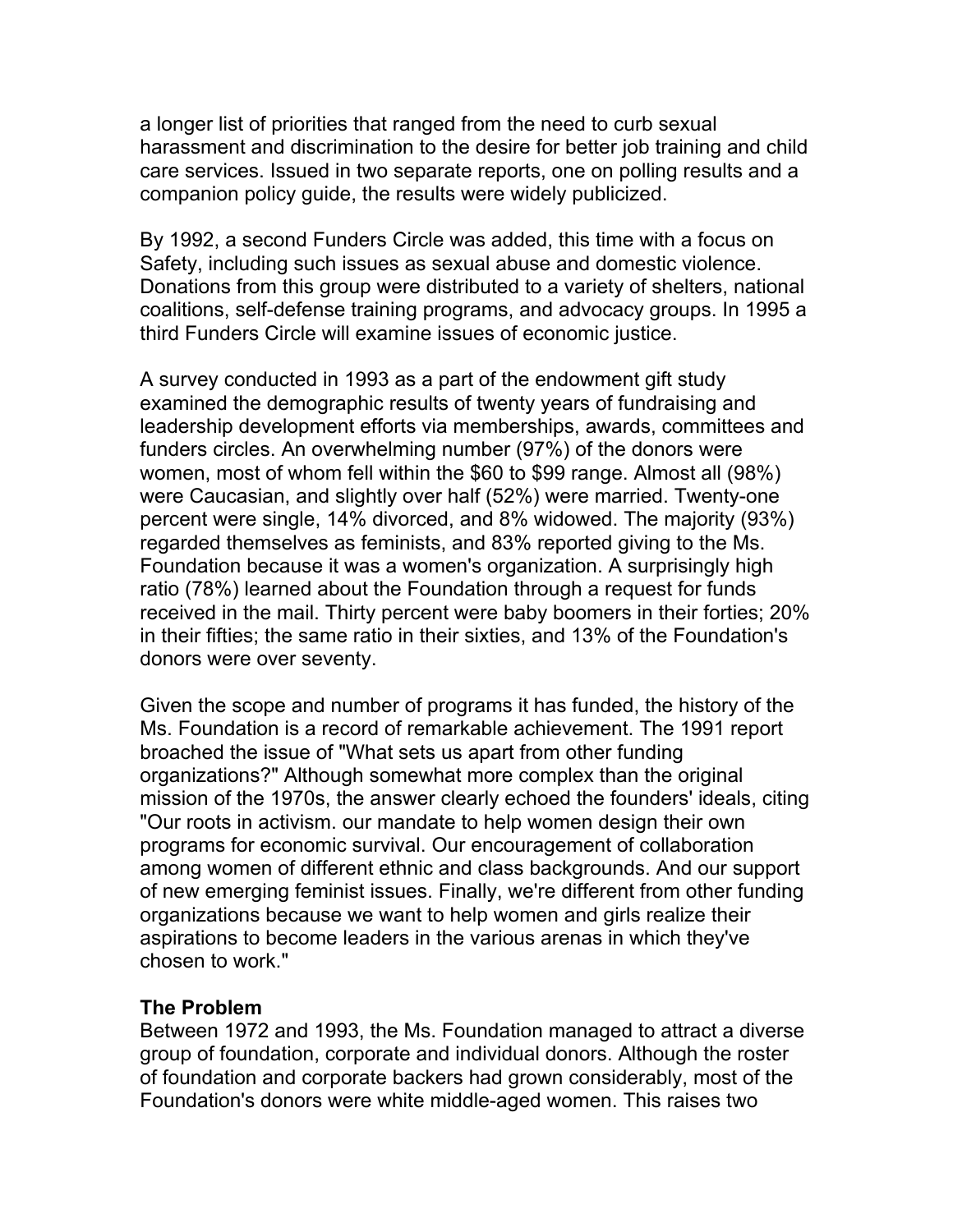interrelated questions. First, what inspires women to give to women' s organizations -- especially those with feminist aims? In other words, what creates the "culture of comfort" that encourages them to donate funds - and what discourages them from giving? Second, what sorts of strategies can enable women's groups like Ms. to amass adequate operating funds, and the endowments they need to ensure long-term sustainability? Both questions have important implications for women's organizations. Steinem summed up the challenge when she noted that "one major way of ending the feminization of poverty is to attack the masculinization of wealth." This is a formidable assignment. No matter how outstanding their programs are, women's groups enter the race for funds at a disadvantage. Statistics compiled in the Feminist Majority Foundation's report on "Empowering Women in Philanthropy" (1991) illustrate the extent of "the sex bias in philanthropy." In 1990, only 5% of foundation grants -- \$165.8 million out of a \$3.25 billion pool -- were given to programs specifically earmarked for women and girls, despite the fact that over 50% of the country's population is female. Part of the rationale for this discrimination is that many general grants include funds for women and girls, even though not earmarked specifically for that purpose. But the record of United Way allocations for 1990 reveals a different picture. While YMCAs received \$106 million of these supposedly "general" funds, YWCAs netted a scant \$66 million. Similarly, while the Boy Scouts got \$88 million, the Girl Scouts received only \$56 million.

The Feminist Majority report traces part of the problem to the inertia of tradition. As they explain, many foundations are governed by past precedents. "Because programs for women and girls have historically been underfunded, foundations justify continually shortchanging women." Nor has the influx of women onto foundation staffs made a discernible difference in raising funding levels for women's programs. Although women now comprise almost 60% of the professional staffs of grantmaking institutions, they constitute a scant 29% of foundation trustees. This means that 71% of the people who sit on foundation boards are male. The general consensus is that for things to really change there need to be more women and people of color on boards. Male and female donors often adopt very different giving patterns. According to statistics compiled by the Independent Sector in 1989, American men gave almost twice as much as women, averaging annual contributions of \$1200, as opposed to slightly less than \$700 for women. These figures are hardly surprising, given the fact that women tend to make less than men, and even wealthy women often do not control the fortunes they inherit. And yet, as researcher Sue Schneider points out, 40% of the 3.3 million Americans with gross assets of \$500,000 or more are women. Despite this, women's philanthropy has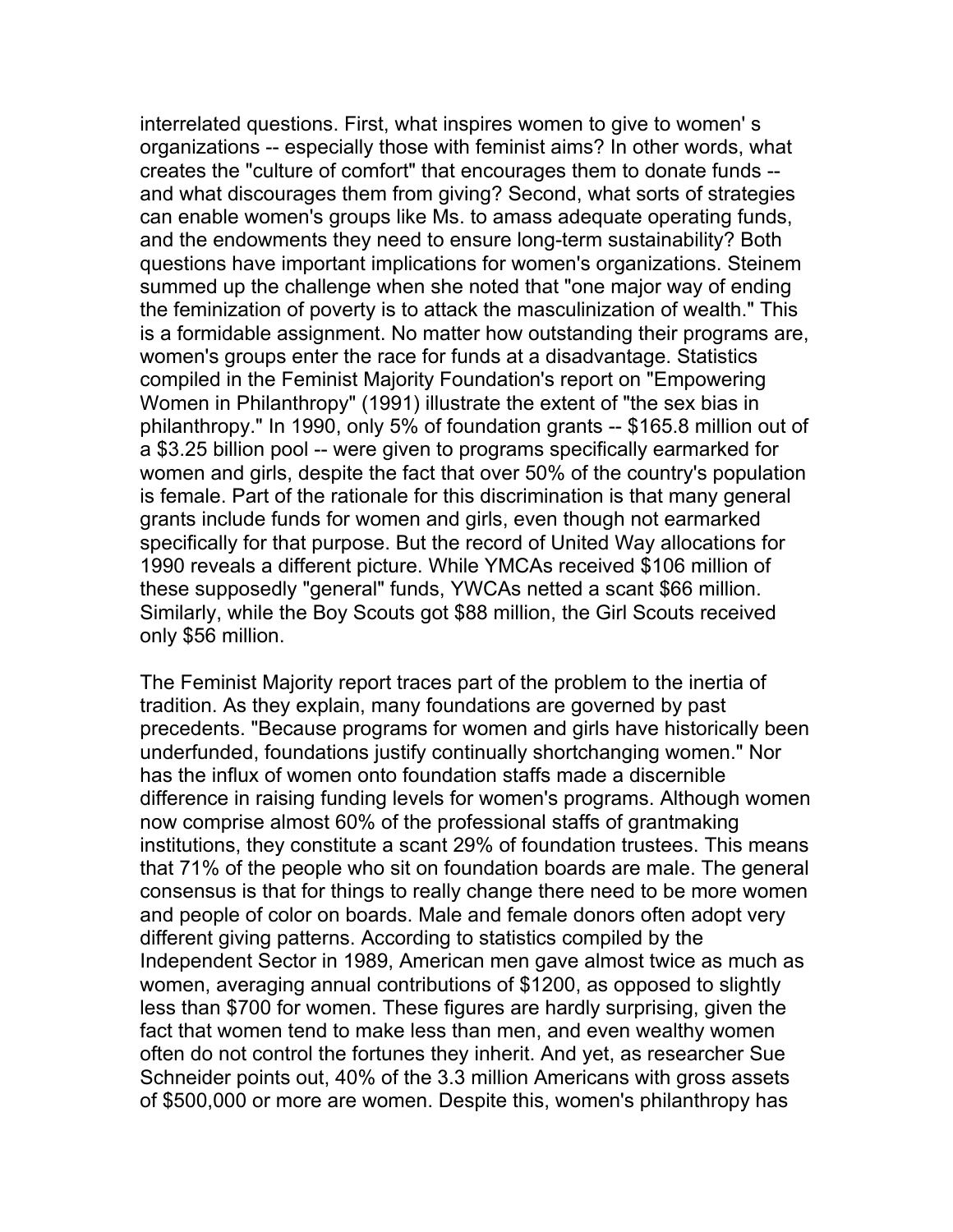been undervalued." Independent Sector Vice President Virginia Hodgkinson stated the problem more bluntly: "If women gave as much in money as they do in time, giving in this country would soar."

But for that to happen, gender differences have to be taken into account, and more targeted strategies devised for reaching different groups of women. Often, the incentives that inspire men and women to make donations differ markedly. For example, male donors tend to be attracted by the prospect of visibility. For women who have been raised to avoid the limelight, the thought of having their gifts publicized can be a chilling prospect: hence the tendency of women to give their largest gifts anonymously.

Prestige, competition and peer pressure are the carrots for a great deal of masculine largesse. Women, on the other hand, take longer to cultivate, and are more inclined to give to an organization in which they are directly involved. In effect, men fund things out a spirit of competition; women endorse causes.

To quote Marie Wilson, "women's organizations cannot afford to have uneducated constituencies. Men operate on more a quid-pro-quo basis. They have more of an assumption that they already know what they need to know about an organization. Generally, all they have to do is to get a group of their colleagues together in a room and convince them that this is an important thing to do. Often, they will get gifts by offering similar gifts to others' causes in return."

Sue Schneider reported in her research on gender differences in Jewish giving that "a man makes a contribution and then becomes involved by serving on a board or committee, while a women typically is first a volunteer, a consumer of the service, or a participant in a program offered by a nonprofit organization." The implication of these differing styles is that while men simply pick up the telephone, swapping promises of donations with their peers, women donors tend to be much more of a long-term investment.

Lack of communication is another problem. As Gloria Steinem points out, while "men talk about money all the time, women rarely discuss it. This has to change. It has to become more acceptable for women to discuss monetary issues as well."

Generational issues also play a role. Research has shown that generosity and age are intimately linked. People in their thirties and forties, who are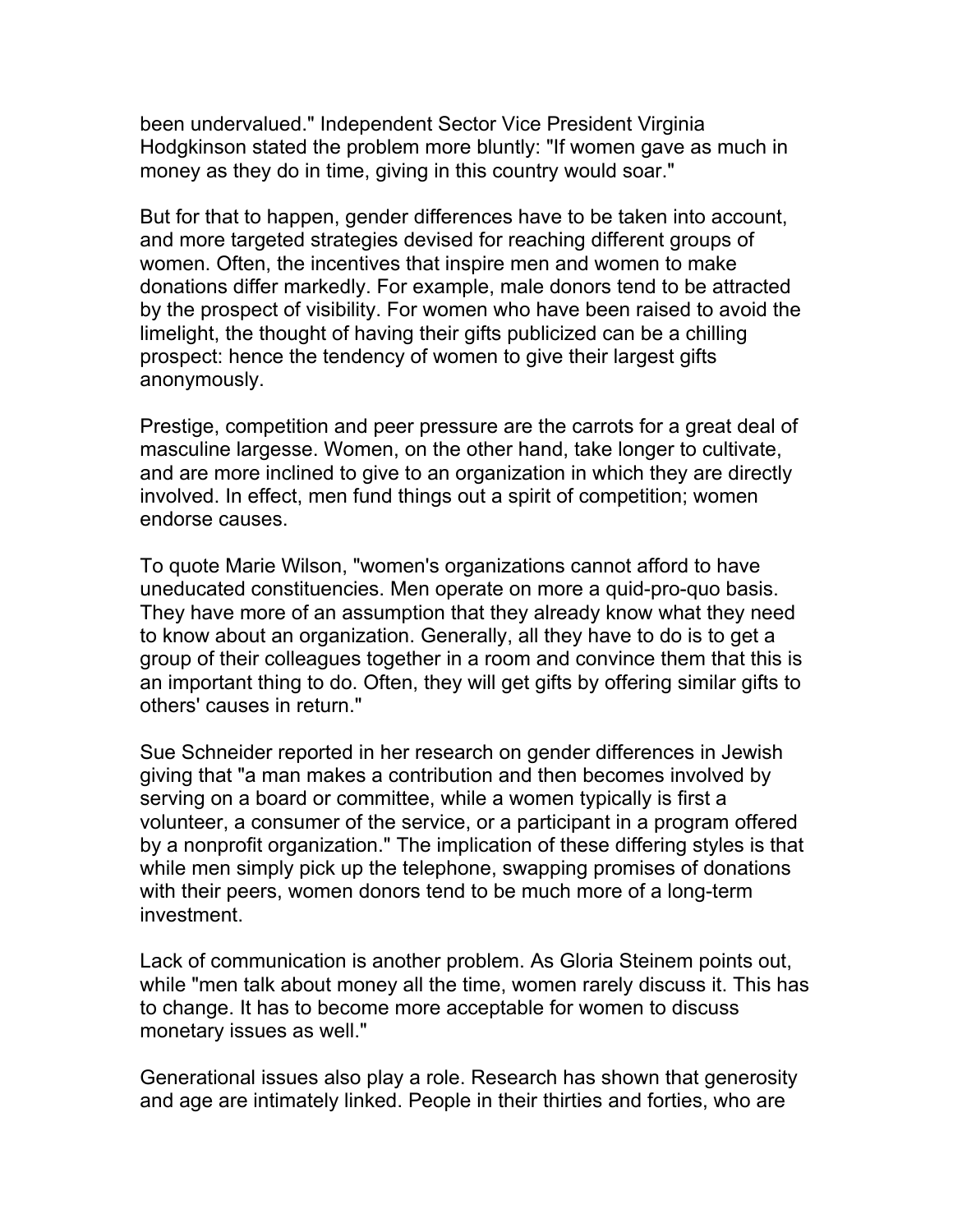still establishing themselves professionally, tend to give less, while people over 65 -- including women -- give more. According to the Feminist Majority report, older women "have been the mainstay of women's organizations."

Steinem explains why, noting that "the generational split among women is the exact reverse of that among men. Men are radical when they are young and become increasingly conservative with age. Women tend to be the exact opposite: conservative when they are young, but increasingly radical after thirty or forty. Women are valued for their beauty, or as sex objects or inexpensive laborers. As they age, these sources of power diminish, while men's earning power only increases with time." As a result, women become radicalized as they grow older because "they are educated by life."

Until recently, older women with money to give generally have not earned that money themselves, because their opportunities for employment were limited. This has important implications for their roles as donors as well. Many tend to give anonymously, or reserve their largest donations for the causes and institutions that interested their husbands. Or they shy away from giving more than their friends out of a misplaced sentiment of consideration. As Marie Wilson explained, "some women are legitimately modest. In addition, the price of getting out there can include the fear of isolation, and questions about who is going to be upset." Moreover, "many women have the feeling that they don't have enough money to give away, and only recently have they begun to give to women. It's a question of what is valued. Women have to do a lot of consciousness raising for each other. They need to create a vision of the communities they want to live in and use their money to build these communities."

Often, women who have surplus money to contribute and women's causes they care about don't come forward because they lack role models, and don't want to be perceived as taking the lead themselves. Or they fall into the timeworn pattern of backing the causes they believe in with time rather than cash. Kehle Kushing Freeman, who is herself both a donor and volunteer, neatly summarized this problem in an essay in The Chronicle of Philanthropy. As she explained, "Wives, even those of us who work for pay, substitute significant contributions of time and energy for significant contributions of money to the philanthropic causes we support. We rarely make claims for equal access to the family's resources," and then only "after we've subsidized all the ballet lessons, karate lessons, summer camps and semesters in France that the middle class considers necessities of life for its children."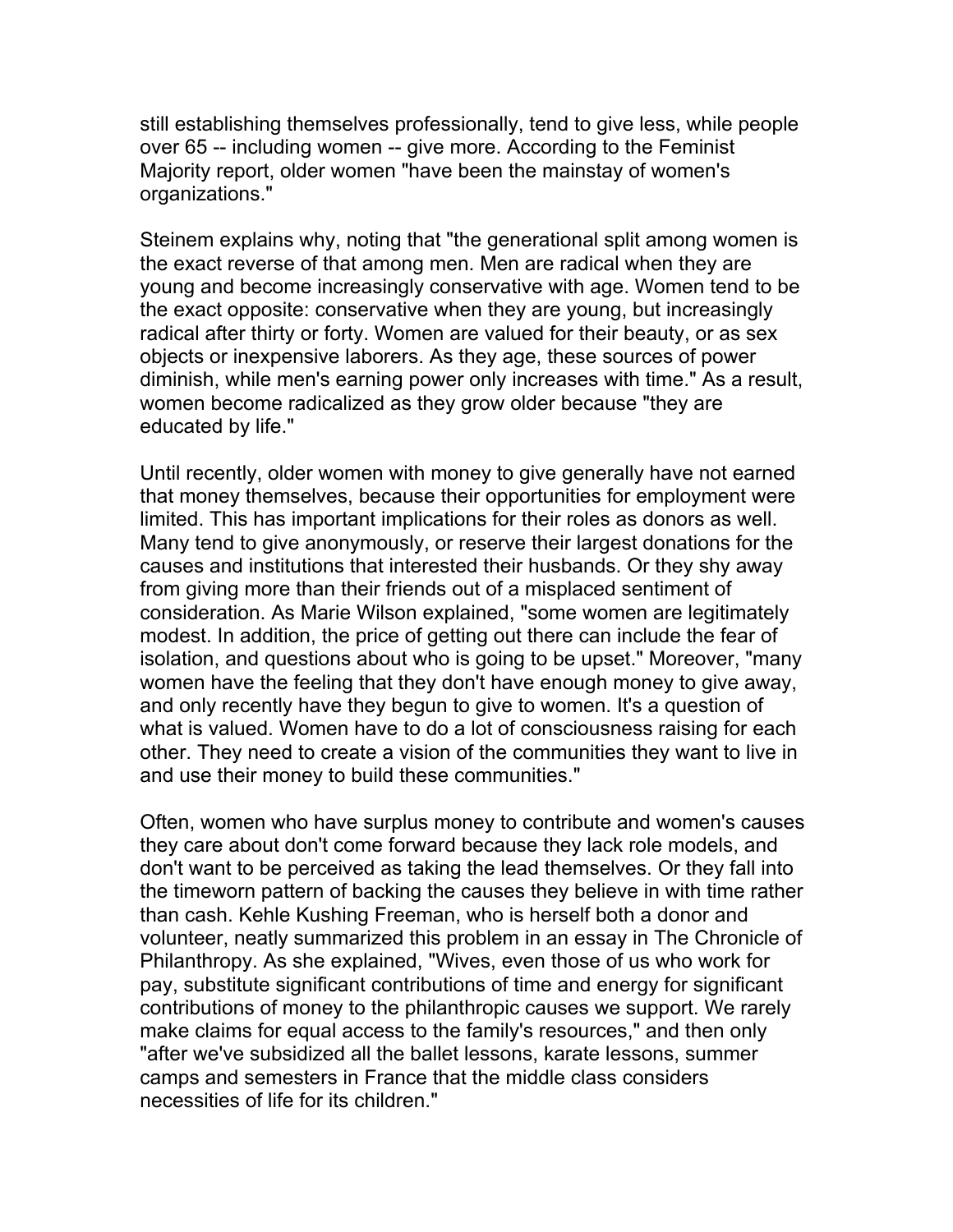This often leads to a double standard. Freeman illustrated this point by recounting a gift that her husband had made to a local arts center where he served on the fundraising committee. "It was exactly fifty times the pledge I had made to the women's arts foundation on whose campaign committee I served.... I'll wager this same scenario is being played out all over the country. It seriously affects the financing of institutions and causes that predominantly serve women."

## **Solutions**

What encourages women to give? For some, like Helen Hunt, it is the cause itself, and the person who asks for the donation. If you trust them, and you believe in the cause, chances are you will give. Steinem agrees. As she explained, "For women's groups like Ms., personal identification and commitment are the most important factors in attracting and holding donors. Whether through Take Our Daughters to Work, or programs to promote feminist legislation or aid battered women, personal identification leads to personal commitment. This is the best quid-pro-quo we have to offer."

Marie Wilson struck a similar theme, suggesting that "the existing 'culture of comfort' is created by the women we know and trust. It is important to let women know that they will be involved in determining where the money is spent."

Steinem turned the issue around. Perhaps the key is not women's "comfort level," but their "discomfort level." One of the causes that attracts some women to organizations like Ms. is the opportunity to combat sexual abuse. Writing in 1986, Steinem suggested that "there is reason to suspect a higher incidence of incest inside powerful families. Certainly, there is more resistance to punishing those at fault." Issues like sexual abuse and domestic violence transcend class lines, providing a powerful incentive to give.

Another factor is visibility. Wilson underscored the value of media coverage in fundraising, noting that "people don't fund what they don't know." Initially, the Ms. Foundation was "steeped in modesty." Very few people recognized their name, and those who did sometimes confused it with Ms. Magazine. But potential funders -- even women -- often ask "when were you last in the newspaper?"

One of the most important factors in addressing the comfort level is being able to prove that your organization is a known entity. Because we are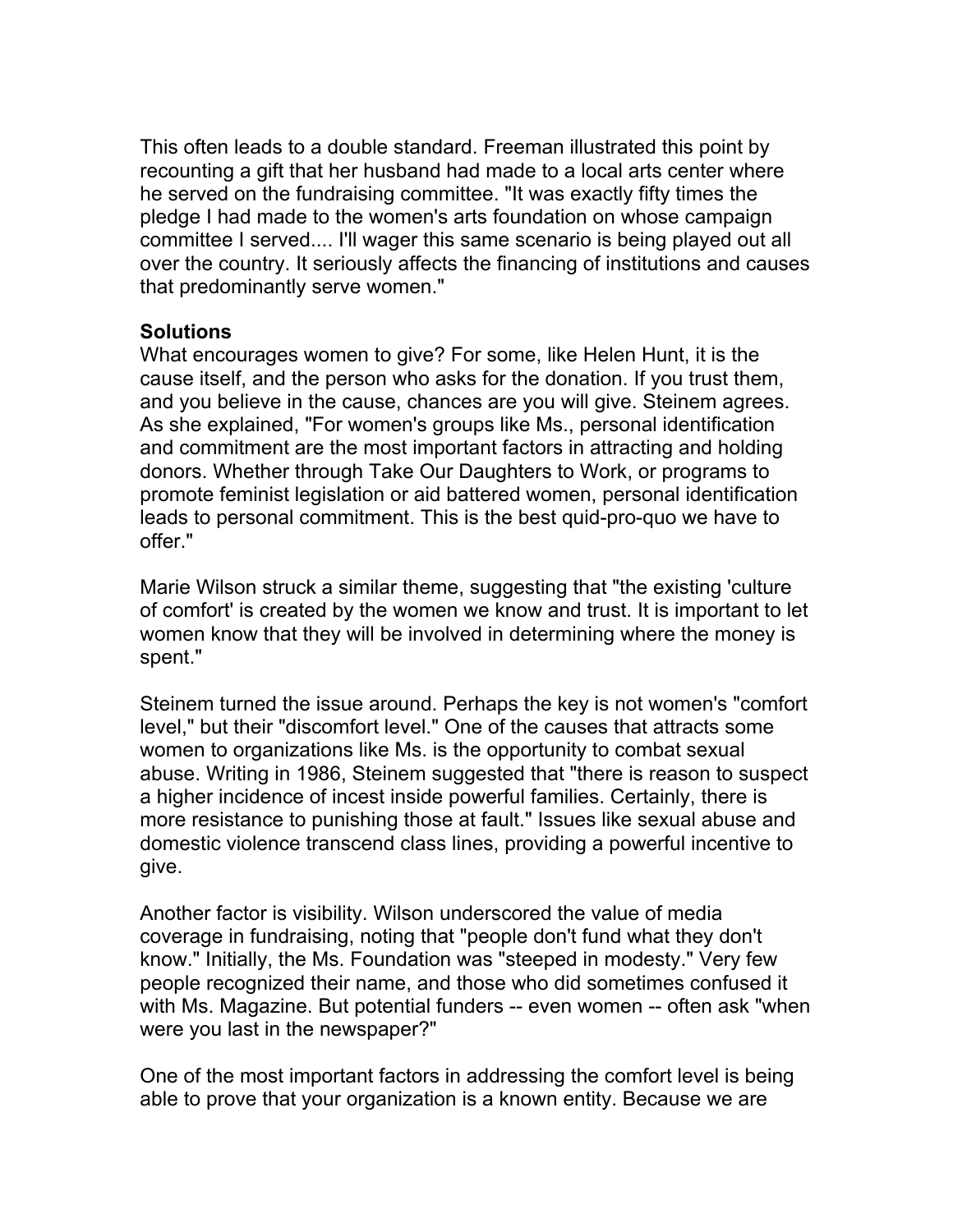such a media-oriented society, this kind of publicity is a significant determinant in what endures and what is funded. Within this context, getting so many women to participate in Take our Daughters to Work Day "did more to enhance their ability to raise funds than twenty years of grantmaking." Steinem also noted the importance of placing publicity about women's issues and organizations in mainstream publications.

"Until we learn to get out in public, we won't get enough money for the work we want to do," Wilson noted. "Women are not trained to capture the limelight. Working women want to be associated with an entity that's known. They want to give to an effort they've seen cited in a magazine or newspaper, like Take Our Daughters to Work."

Other kinds of publicity can help as well. One of the virtues of the Gloria Awards has been their ability to encourage women with a strong commitment to the Foundation to publicly acknowledge their support. Programs such as this can begin to encourage women to stop giving anonymously. There is a crying need for women who are willing to serve as role models for other women donors. By coming forward, their gifts can have a "snowball effect," attracting donations from their peers as well. Career women require different incentives. Statistics suggest that the baby boom generation is beginning to reach the stage in their lives when they are ready to donate money as well as scrambling to earn it. According to the Feminist Majority's report, "women under age 45 today are the fastest growing group of donors to progressive feminist groups." This is the largest generational group in American history, and it will continue to be a major presence on the philanthropic scene for the next three to four decades. Moreover, because many of these women hold paid jobs, they clearly control their own money, and they are perfectly at ease in conversations about power and wealth.

But this also means that they have been socialized differently. Women who have worked their way up the corporate ladder are less reticent about coming forward, and more concerned about the bottom line. While older women stress the importance of funding causes, baby boomers are likely to ask questions about quid-pro-quo issues as well. According to Anna Lloyd, who headed the Foundation's Businesswomen's Committee, the incentives needed to attract women who are willing and able to give donations in the \$500 range vary considerably from either the direct mail appeals that attract \$35 donors, or strategies to interest women of inherited wealth.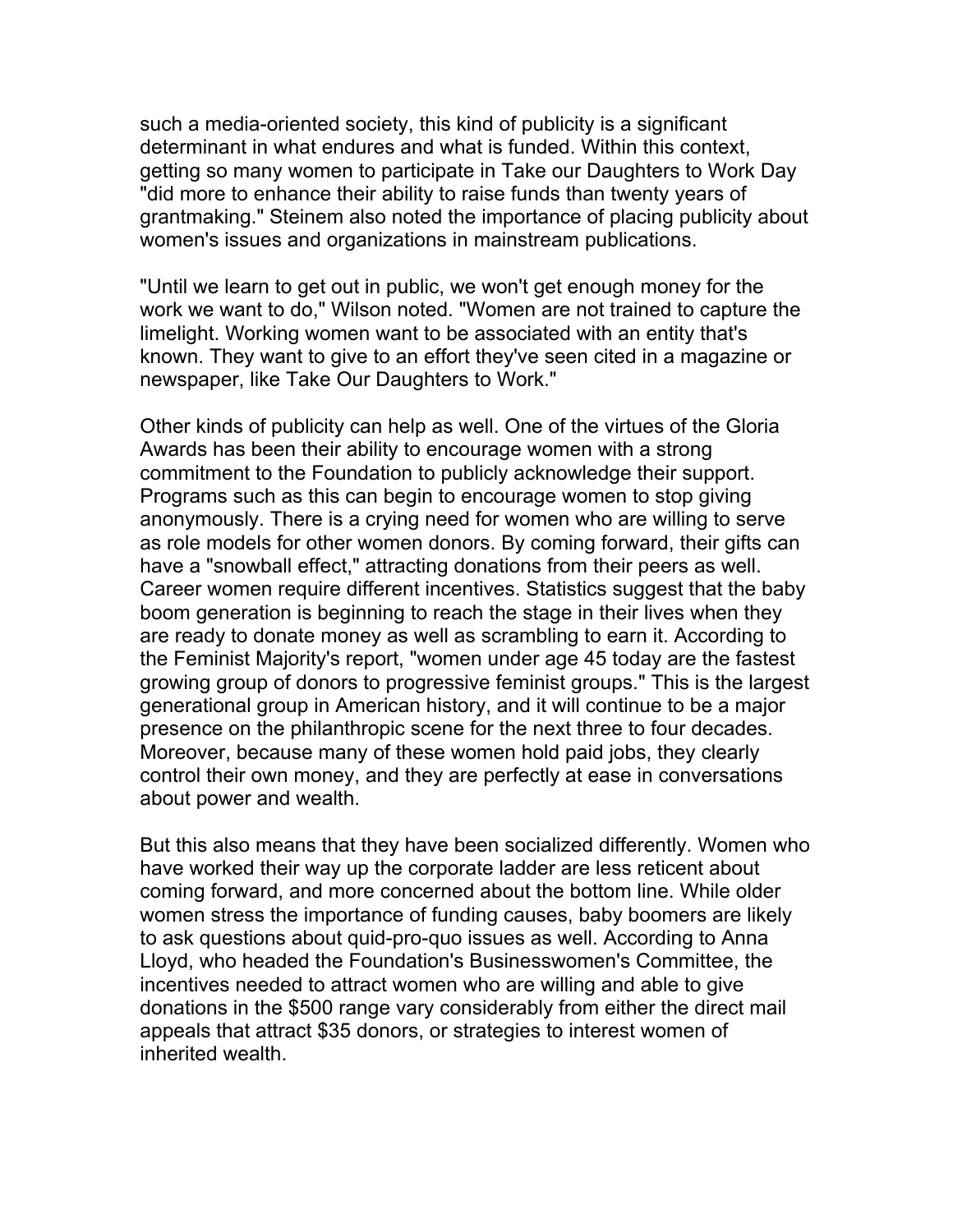Lloyd suggested that one type of incentive that might be attractive to this group would be to provide opportunities to mix with other donors at this level at cocktail parties or breakfast meetings (preferably in a corporate setting) . They could use these opportunities not only to network and share information about their own careers, but to discuss how they might get their corporations to fund the Ms. Foundation. According to Lloyd, a "steady and routine stream of meetings among peer groups of businesswomen within a business environment" would be a powerful fundraising tool.

The Foundation's work with economic development programs for low income women could be another important draw. Lloyd suggested that Ms. might host a conference to draw women entrepreneurs from all classes together to network, share information, and begin to find ways to interact on a more regular basis.

Mainstreaming is another issue. To quote Joan Morgan, a Ms. Foundation consultant who works with the Gloria Awards, Take Our Daughters to Work "put them on the map. It also has had a multiplier effect for other organizations, like the Girl Scouts. As Marie Wilson put it, "If I have the power and visibility, I can make you more visible, too."

The media consultant who executed "Take Our Daughters," Nell Merlino, stressed its "mainstreaming" effect for men, as well as businesswomen and corporations. Merlino was emphatic about the need to find ways to tap every source of revenue, including more aggressive efforts to draw men into the fold. As she put it, "if the only question you are asking is how to get more money for women's issues from women, you're perpetuating a form of ghettoization. To date, male donors have been a marked minority among Ms.'s supporters. Wilson pointed out some of the difficulties in raising money from men, because, as she put it, "feminism can be threatening." Particularly during the Reagan era, it was "enormously difficult" to raise money from men and from corporations. But that seems to be changing now, not only because many men took their daughters to work, but because "men have watched their daughters' struggles. Suddenly, they 'got religion."'

Corporate support has also had a "checkered record." During the 1970s, women's issues were "fashionable," and Steinem's presence as one of the founders played a particularly important role in helping to bring in corporate support. Much of that funding stopped in the 1980s. According to Lloyd, three years ago, "Ms. didn't even have an ongoing business connection; their ties to the corporate community were entirely on an ad hoc basis. But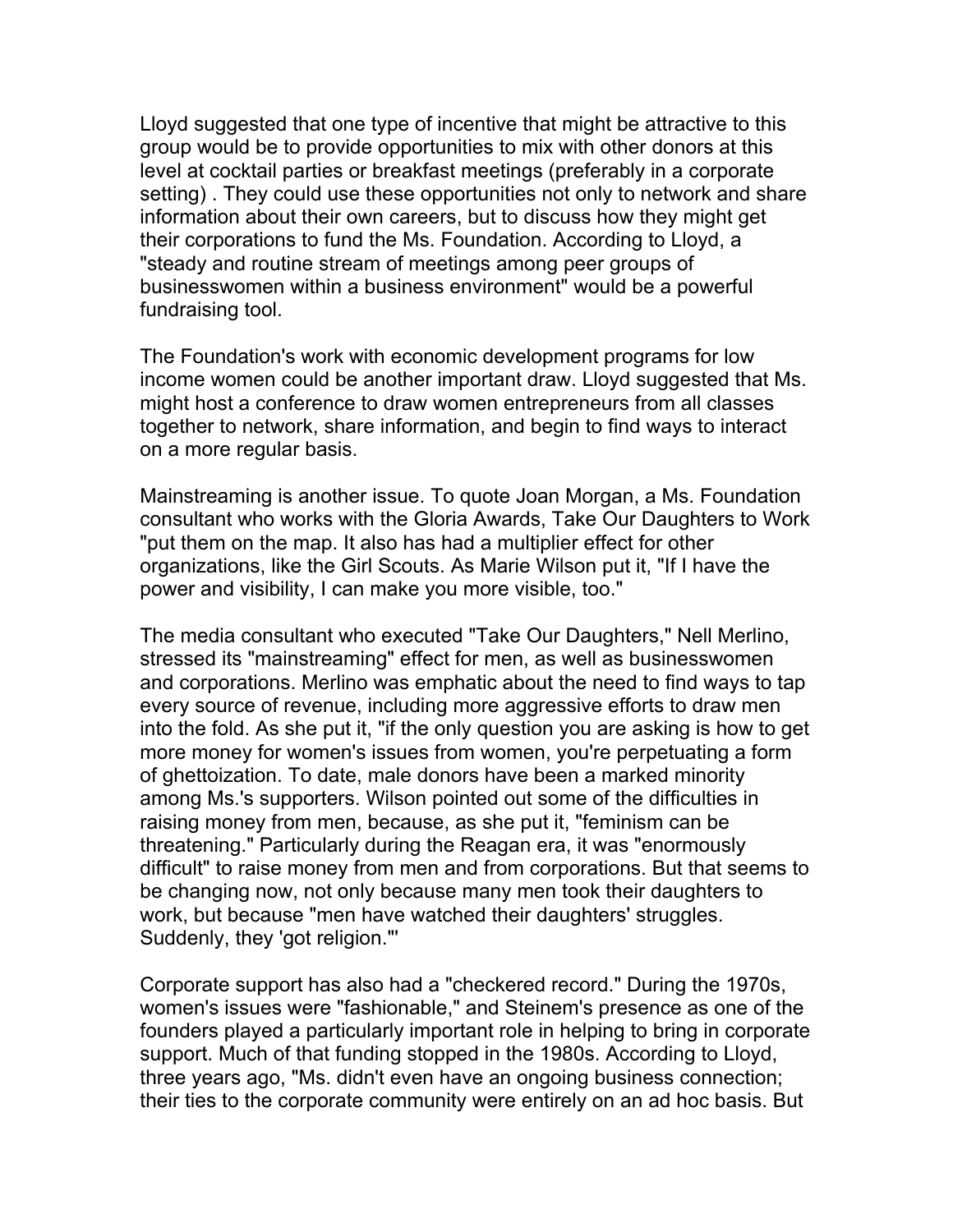to draw in corporate supporters, you need a clear cut bottom line. Visibility is important -- corporate donors want to know what they are getting in return." The Foundation's economic development and job creation programs and Take Our Daughters to Work Day have tended to draw the greatest corporate interest.

Merlino and Lloyd also emphasized the need to develop income generating projects. For example, the Foundation is now selling Tshirts and kits for corporations and teachers in conjunction with Take Our Daughters To Work Day. Merlino was particularly critical of what she termed the "hat-in-hand" approach inherent in fundraising. As she explained, "fundraising does not necessarily engender a sense of power."

Instead, she advises organizations such as Ms. to take a page from the fundraising successes of AIDs groups and the March of Dimes. For example, a recent "Dance-a-Thon" drew 10,000 people, and AIDS Walks have raised as much as \$4 million. In Merlino's estimation, "reliance on a more market-driven strategy ... has a better chance of conferring independence. Women have to learn to operate on both tracks. We need more confidence and power."

Anna Lloyd added other suggestions for profitmaking ventures. For example, corporate human resources departments are currently grappling with the need to become more responsive to the needs of women in the workplace. Ms. has a great deal of expertise in this area, including the results from the Women's Voices project. They could market this expertise on a commercial basis.

Banks are also trying to find ways to target some of their investments in poor neighborhoods. The Ms. Foundation has a tremendous amount of information and expertise concerning grassroots entrepreneurship, which they could share in return for operating support.

Income-producing activities can provide a much needed source of unearmarked funds for operating and endowment support, both of which are hard to raise. As Steinem points out, "Endowment money is like operating money. Donors usually want to pay for projects rather than the rent. So the difficulties surrounding an endowment campaign have a familiar ring." Much like the millions of Americans who donated funds for famine relief in Ethiopia, there is a tendency to want to take care of immediate needs rather than solving underlying problems over the long term. According to Marie Wilson, "Donors don't always have a lot of interest in tying up capital. People like to see their money work for them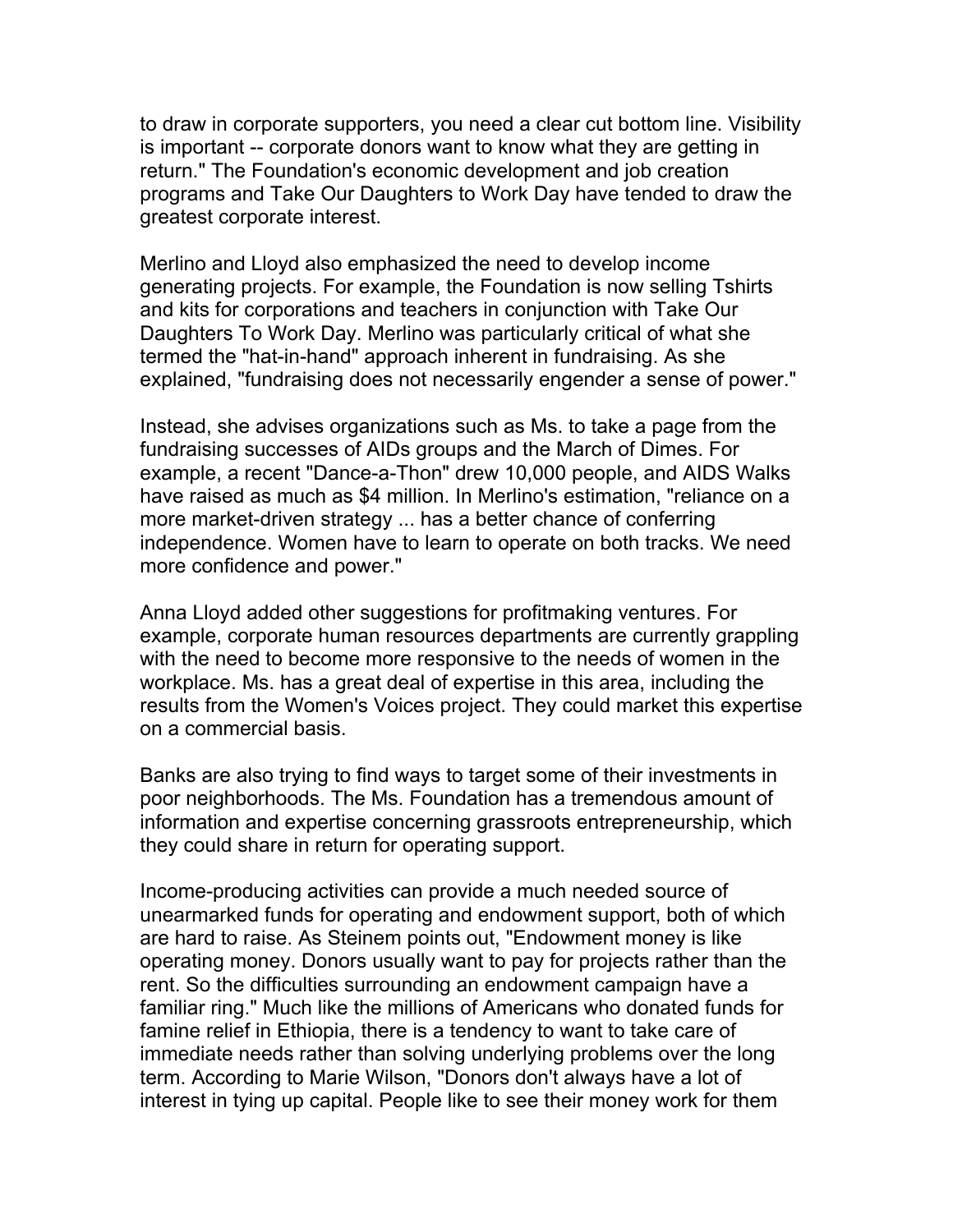right away. They want to address the visible poverty and distress they see around them."

Another challenge is the task of keeping donors and volunteers engaged, and giving them a sense of what their money is buying. In Lloyd's words, "What's the return for their check?" The issues of voluntarism and involvement are important, since research has shown that volunteers are more likely to give. And these activities take on added importance given the differing philanthropic styles of women and men. While men may not need to be directly involved in the organizations they support, among women this kind of involvement seems almost essential.

Wilson noted that Take Our Daughters to Work helped Ms. raise funds because it was participatory. It provided a way of personalizing the kinds of problem-solving activities that are the essence of the Foundation's work. The staff is currently organizing a national volunteer program in conjunction with this program, and they are already seeing results, verifying the notion that "if women can give their time, they are more likely to give their money as well."

Joan Morgan, who organizes fundraising events on a professional basis, added some caveats, pointing out that the correlation between giving and voluntarism holds true when people are given a "major assignment, but not if they are only licking envelopes." One of the challenges is how to find ways to integrate donors in the \$35 range, (who may give more in future) into the Foundation's work as volunteers. Anna Lloyd recounted how she had seen Marie Wilson "get a room full of people all fired up, and they immediately sign up, but then they have nowhere to go." Another question is how to court businesswomen, and how to effectively tap their business skills. How can the Ms. Foundation develop peer groups among career women as a means of cultivating them for future donations?

Politically-oriented women's groups like Emily's List have an advantage in this respect because the have a readily identifiable product. The cause of electing women to political office has a strong appeal because, as Wilson put it, "you can see the candidates, you can touch them, you can identify with their careers." It is "considerably more difficult to raise money for grassroots causes." As a result, "The collegial fundraising styles you see among men occur for women most easily around Emily's List." As Steinem put it, "How do you keep people informed and enthused about changes that may take decades?"

### **Questions**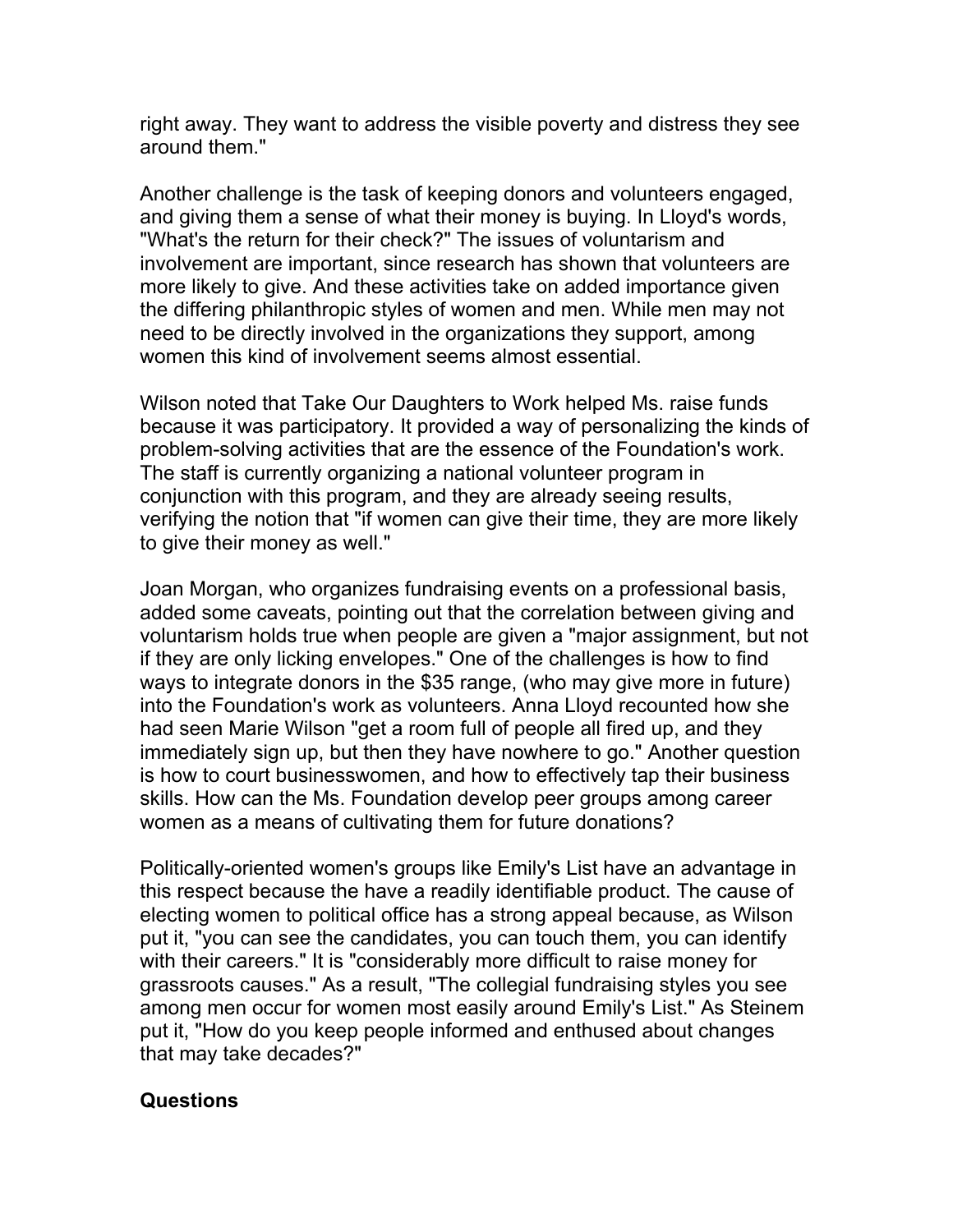The challenges facing the Ms. Foundation underscore the differences - and the importance -- surrounding the questions of how to increase women's giving, and how to raise the funds to institutionalize women's organizations.

There are other questions buried in these queries as well. How can organizations that are rooted in a strong sense of activism and personal commitment bridge the transition to institutionalization? How far can -- or should -- they go toward income generation? How can they take the time to effectively cultivate donors from different generations and classes without drawing too much attention and staff time from programmatic development?

Most of the Ms. Foundation's backing currently comes from individual women. This in turn raises a host of generational issues. Older women are the most likely to give. But they are more likely to give anonymously, or to divert their funds to the causes that their husbands embraced. If they do control inherited funds (which is not always the case -- many inheritances are tied up in trusts), they may not feel that the money is rightly theirs to give. And family claims often take precedence over philanthropic gifts.

As Marie Wilson explained, "the best fundraising does consciousnessraising." The Ms. Foundation has introduced a variety of programs to increase giving by women of wealth, from its wealth management program, to the Funders Circles, to the Gloria Awards. In the process, they have encouraged some wealthy women to come forward and give money in their own names; to form peer groups; and to shape some of the Foundation's programs. Given the fact that women in this age bracket continually stress the importance of peer relationships and the quality of the cause in encouraging women to give, are there other initiatives that might be introduced to attract their support?

Career women pose a different set of challenges. Baby boomers currently have less money, but greater numbers, greater control over their earned wealth, and they are just reaching the period in their lives when they will begin to give. The problem here is finding an effective quid-pro-quo. What sorts of volunteer activities can be devised to capture their attention, and bind them to the Foundation over the long term? Given the fact that they may have very different values than their older counterparts, will they ultimately follow male patterns of giving (seeking prestige and visibility), or traditional female patterns (anonymity, small gifts, and attraction to a particular cause)? What are the implications of these differing possibilities for fundraising in future? One particularly striking issue was the theme of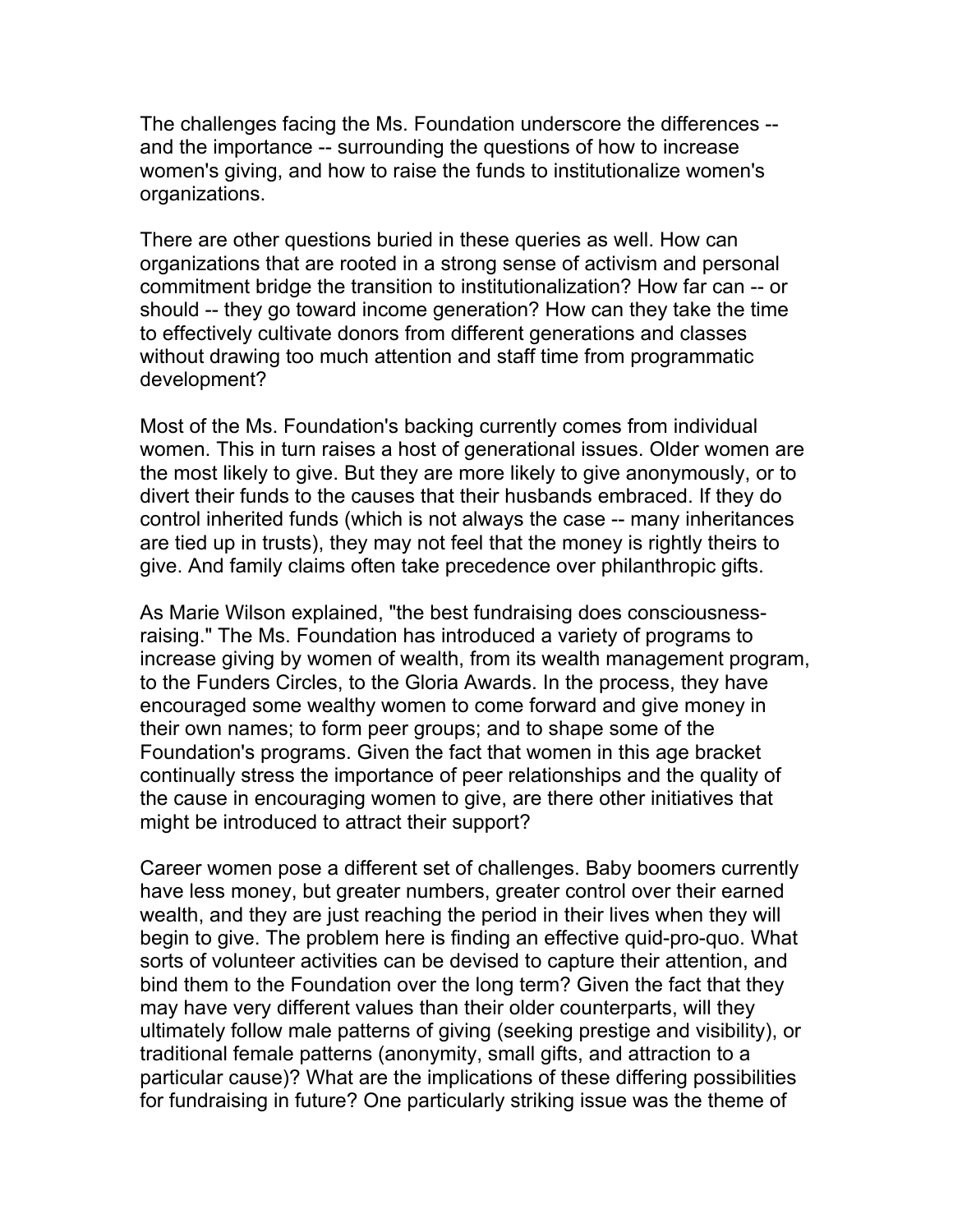visibility. Given the fact that women have traditionally not been encouraged to seek publicity, what can be done to increase the visibility not only of donors, but of women's organizations as well? How can they devise strategies for generating publicity on a par with Take Our Daughters to Work Day?

Several types of initiatives have contributed to the Ms. Foundation's past fundraising successes, including its leadership development activities through the Gloria Awards, the space it provides for anonymity and learning through its Funders Circles; its educational activities via newsletters and Funders Circles; and the quality of the causes it endorses. But is there a way for it to match the visibility and quick rewards offered by women's support of political campaigns? To quote Nell Merlino, "What is the return? Women donors often don't get a sense of what their money is accomplishing."

The issue of sustainability poses a different set of questions. For example, men still control the bulk of the money that will be donated. How aggressively should these dollars be pursued? What else can be done to change the perception that women's issues are somehow separate or different from national issues?

How can more enduring ties be forged with corporations? Take Our Daughters to Work offered an excellent start, because it promised not only widespread participation, but recognition for the corporations that support it. How else can women's programs offer visibility to corporations without compromising their missions?

How much energy can or should be put into income generation projects? Is there a way to blend the sharing of expertise with the Foundation's larger educational mission?

Finally, what implications will these choices have for the way the organization is run? "The real issue," noted Anna Lowe, "is how to enable an organization like Ms. to make the transition from an organization run on idealism to long-term sustainability." How many new fundraising leads can small staffs afford to pursue before they lose their sense of purpose, or their capacity to run day-to-day programs?

Although men freely talk about money, among rich women, there is a reluctance to even address what some term the "m" word and the "p" word. But until issues of money and power are addressed forthrightly, women's causes will remain underfunded and condemned to a precarious existence.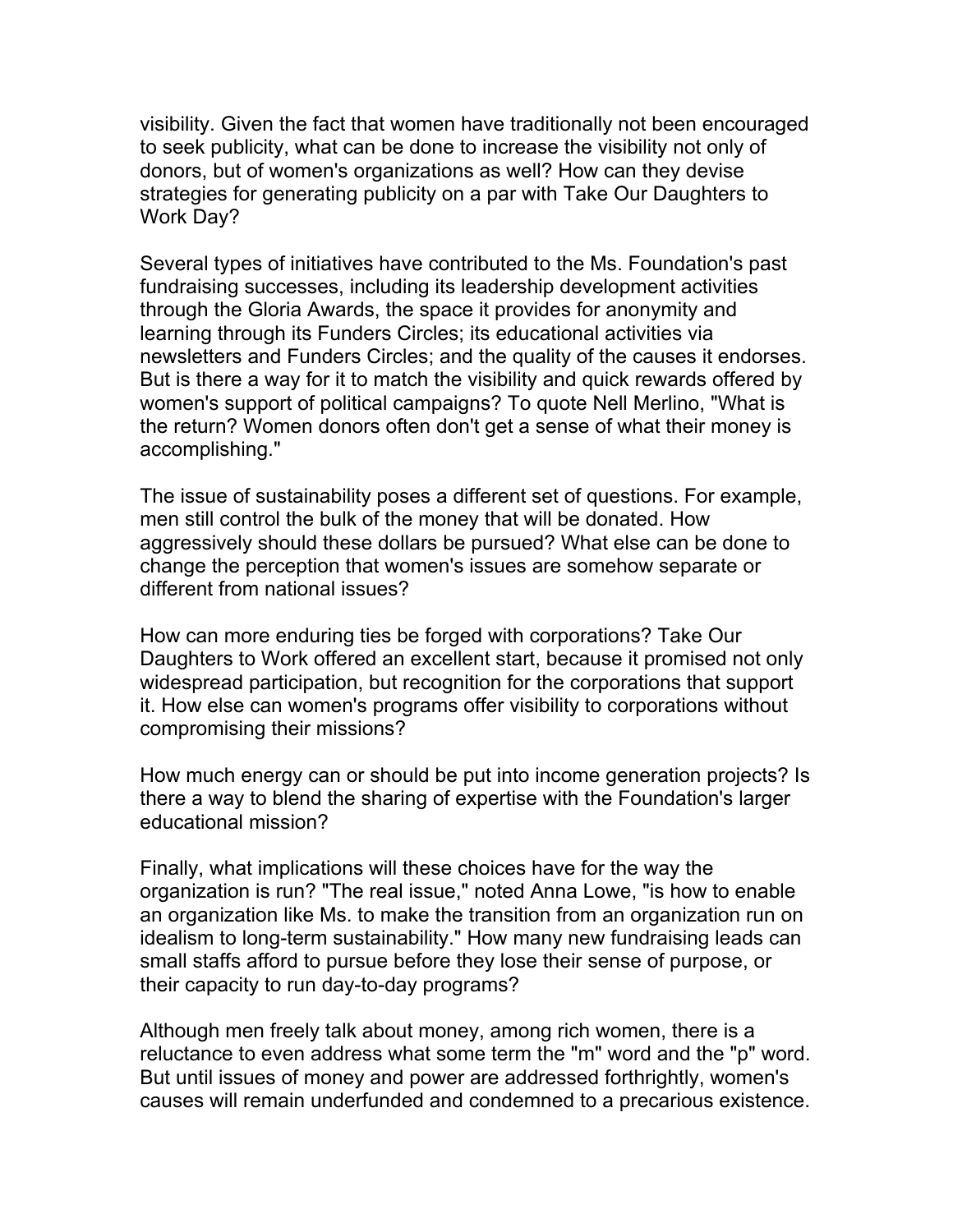It is a question of value. It is also a question of will. "If feminism means anything," Steinem noted in 1986, "it is not women as victims, but women refusing to be victims." To paraphrase the legendary suffragist, Susan B. Anthony, organizations such as the Ms. Foundation deserve "a purse of their own."

#### **Selected Bibliography**

Daniels, Arelene Kaplan. Invisible Careers: Women Civil Leaders from the Volunteer World. Chicago: University of Chicago Press, 1988.

Feminist Majority Foundation."Empowering Women in Philanthropy." Arlington, Va.: Feminist Majority Foundation, 1991.

"Financial Support of Women's Programs in the 1970s." New York: The Ford Foundation, 1979.

McCarthy, Kathleen D., ed. Lady Bountiful Revisited: Women, Philanthropy and Power. New Brunswick: Rutgers University Press, 1991.

McCarthy, Kathleen D. "Women and Philanthropy: Three Strategies in Historical Perspective." Working Paper. New York: Center for the Study of Philanthropy, CUNY, 1994.

McCarthy, Kathleen D. Women's Culture: American Philanthropy and Art, 1830-1930. Chicago: University of Chicago Press, 1992.

Mead, Molly. "Worlds Apart: Missed opportunities to Help Women and Girls." Boston: Women in Philanthropy/Boston Women's Fund, 1994.

Schneider, Susan Weidman. "Jewish Women In Philanthropy: What do We Need to Know?" Lilith (Winter, 1993): 6-12, 29, 38-9.

Steinem, Gloria. "The Trouble with Rich Women." Ms. Magazine (June, 1986): 41-3, 78-80.

Women and Foundations/Corporate Philanthropy. "Making a Difference: The Impact of Women in Philanthropy of New York." Women and Foundations/Corporate Philanthropy, 1991.

"Women's Voices: A Policy Guide." New York and Washington: The Ms. Foundation and Center for Policy Alternatives, (1992).